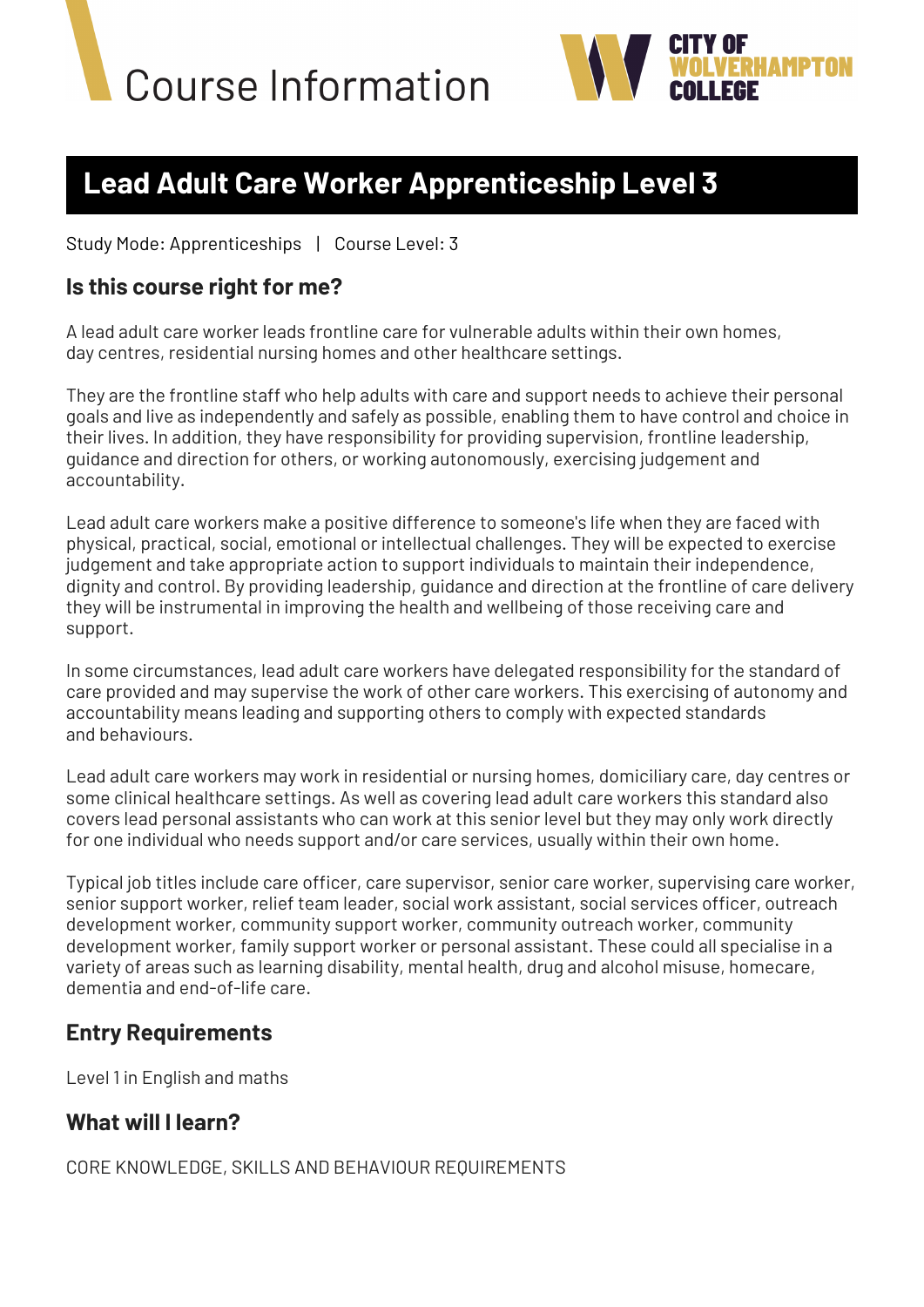#### KNOWLEDGE

A lead adult care worker must know and understand:

The job they have to do, their main tasks and responsibilities: Their job roles and other worker roles relevant to the context of the service in which they are working which could include supporting with social activities, monitoring health, assisting with eating, mobility and personal care. Both their own and other workers' professional boundaries and limits training and expertise. Relevant statutory Standards and Codes of Practice for their role. What the 'Duty of Care' is in practice. How to create and develop a care plan based on the person's preferences in the way they want to be supported. How to monitor, plan, review a care plan in response to changing physical, social, and emotional needs of individuals. How to lead and support others to ensure compliance with regulations and organisational policies and procedures.

The importance of having the right values and behaviours: How to ensure that dignity is at the centre of all work with individuals and their support circles. The importance of respecting diversity, the principles of inclusion and treating everyone fairly.

The importance of communication: The barriers to communication and be able to both identify, and determine, the best solutions to achieve success when communicating with the individual they are supporting. How to communicate clearly both verbally and non-verbally and able to influence others to maximise the quality of interaction. The role of advocates and when they might be involved. Their own, and other workers' responsibilities for ensuring confidential information is kept safe.

How to support individuals to remain safe from harm (safeguarding): What abuse is and what to do when they have concerns someone is being abused. The national and local strategies for safeguarding and protection from abuse. What to do when receiving comments and complaints ensuring appropriate and timely actions takes place. Recognising and preventing unsafe practices in the workplace. The importance and process of whistleblowing, being able to facilitate timely intervention. Addressing and resolve any dilemmas they may face between a person's rights and their safety.

How to champion health and wellbeing for the individuals they support and work colleagues: The health and safety responsibilities of self, employer and workers. Keeping safe in the work environment. What to do when there is an accident or sudden illness and take appropriate action. What to do with hazardous substances. Promoting fire safety and how to support others to so. Reducing the spread of infection and supporting others in infection prevention and control, Using and promoting with others where relevant - risk assessments to enable a person-centred approach to delivering care.

How to work professionally, including their own professional development, of those they support and work colleagues: What a professional relationship is with the person being supported and colleagues. Working with other people and organisations in the interest of the person being supported. How to be actively involved in their own personal development plan and, where appropriate, other workers' personal development plans. Demonstrating the importance of excellent core skills in writing, numbers and information technology. Developing and sustaining a positive attitude and address signs and symptoms of stress in self and other colleagues. Carrying out research relevant to individuals' support needs and sharing with others. Accessing and applying good practice relating to their role. Accessing and applying specialist knowledge when needed to support performance in the job role.

#### SKILL<sub>S</sub>

An apprentice adult care worker will gain skills in the following areas: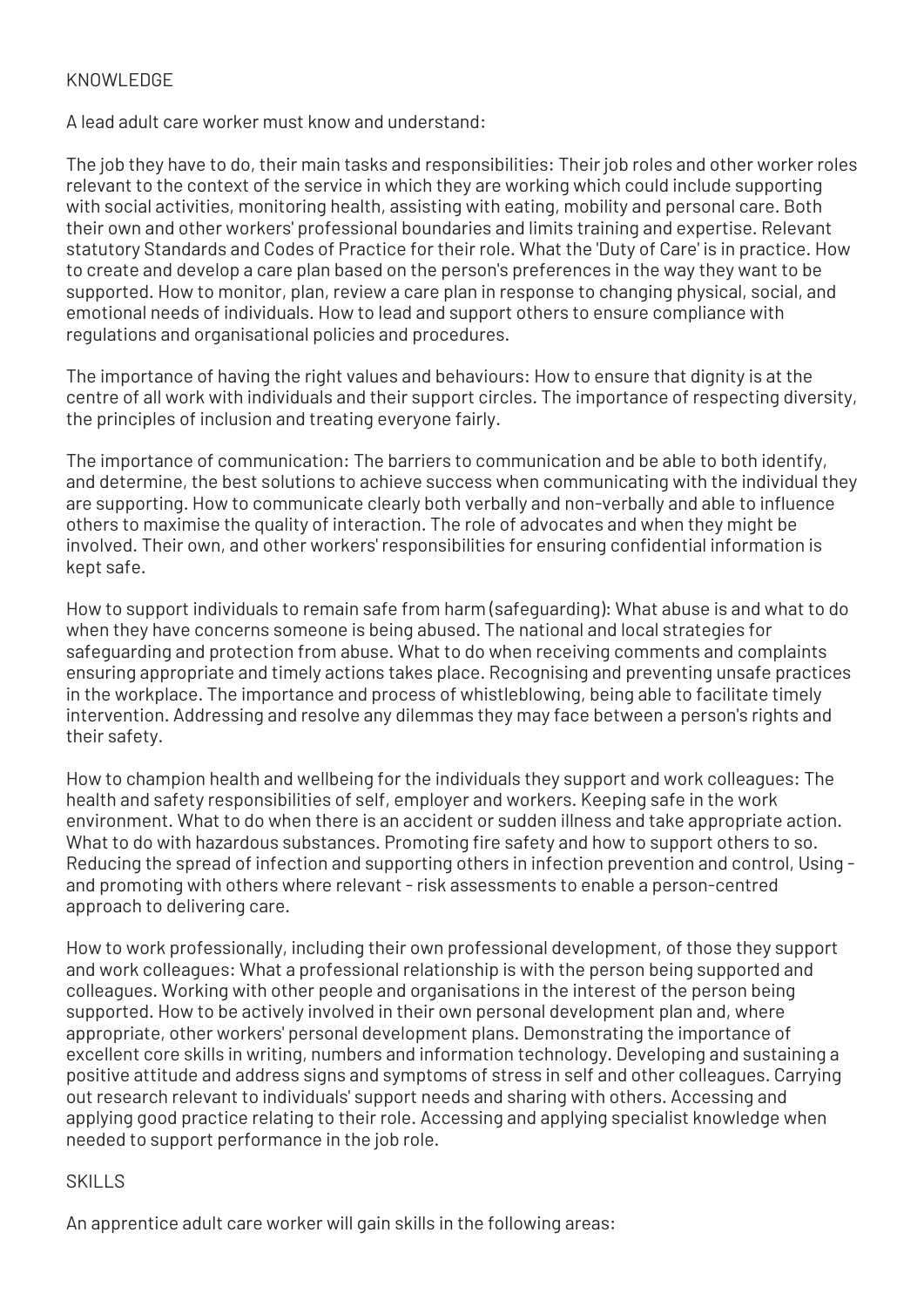The main tasks and responsibilities according to their job role: Support individuals they are working with according to their personal care/support plan. Take the initiative when working outside normal duties and responsibilities. Recognise and access help when not confident or skilled in any aspect of the role that they are undertaking. Implement/facilitate the specialist assessment of social, physical, emotional and spiritual needs of individuals with cognitive, sensory and physical impairments. Contribute to the development and ongoing review of care/support plans for the individuals they support. Provide individuals with information to enable them to exercise choice on how they are supported. Encourage individuals to actively participate in the way their care and support is delivered. Ensure that individuals know what they are agreeing to regarding the way in which they are supported. Lead and support colleagues to understand how to establish informed consent when providing care and support. Guide, me.ntor and contribute to the development of colleagues in the execution of their duties and responsibilities

Treating people with respect and dignity and honouring their human rights: Demonstrate dignity in their working role with individuals they support, their families, carers and other professionals. Support others to understand the importance of equality, diversity and inclusion in social care. Exhibit empathy for individuals they support, i.e. understanding and compassion. Exhibit courage in supporting individuals in ways that may challenge their own cultural and belief systems.

Communicating clearly and responsibly: Demonstrate and promote to other workers excellent communication skills including confirmation of understanding to individuals, their families, carers and professionals. Use and facilitate methods of communication preferred by the individual they support according to the individual's language, cultural and sensory needs, wishes and preferences. Take the initiative and reduce environmental barriers to communication. Demonstrate and ensure that records and reports are written clearly and concisely. Lead and support others to keep information safe, preserve confidentiality in accordance with agreed ways of working.

Supporting individuals to remain safe from harm (safeguarding): Support others, to recognise and respond to potential signs of abuse according to agreed ways of working. Work in partnership with external agencies to respond to concerns of abuse. Lead and support others to address conflicts or dilemmas that may arise between an individual's rights and duty of care. Recognise, report, respond to and record unsafe practices and encourage others to do so.

Championing health and wellbeing for the individuals they support: Lead and mentor others where appropriate to promote the wellbeing of the individuals they support. Demonstrate the management of the reduction of infection, including use of best practice in hand hygiene. Promote healthy eating and wellbeing by supporting individuals to have access to fluids, food and nutrition. Carry out fire safety procedures and manage others to do so. Develop risk assessments and use in a person-centred way to support individuals safely including moving and assisting people and objects. Manage, monitor, report and respond to changes in the health and wellbeing of the individuals they support.

Working professionally and seeking to develop their own professional development: Take the initiative to identify and form professional relationships with other people and organisations. Demonstrate, manage and support self and others to work within safe, clear professional boundaries. Take the initiative to evaluate and improve own skills and knowledge through reflective practice, supervision, feedback and learning opportunities. Demonstrate continuous professional development. Carry out research relevant to individuals' support needs and share with others. Demonstrate where necessary mentoring and supervision to others in the workplace. Demonstrate good team/partnership working skills. Demonstrate their contribution to robust recruitment and induction processes.